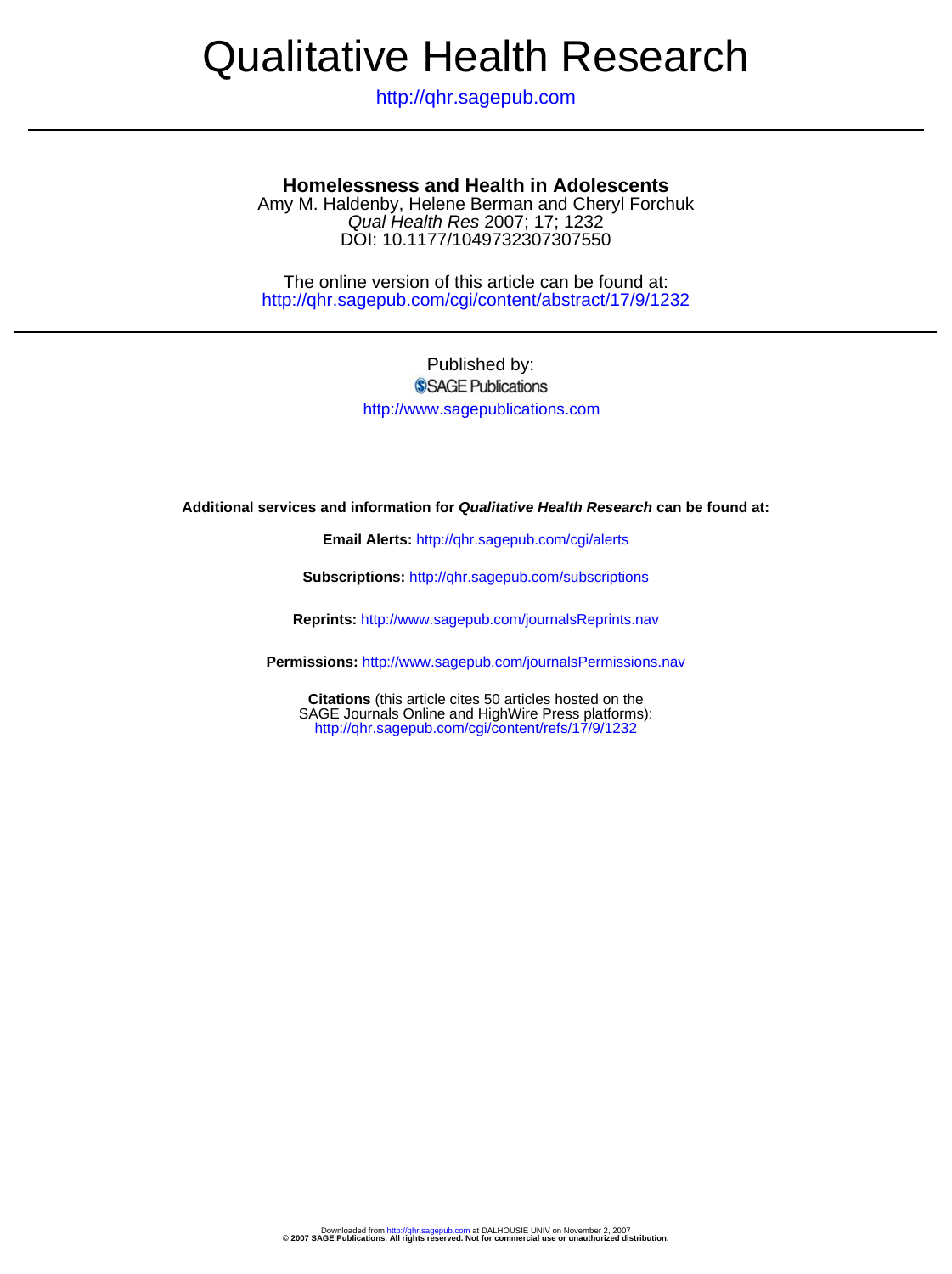# **Homelessness and Health in Adolescents**

**Qualitative Health Research** Volume 17 Number 9 November 2007 1232-1244 © 2007 Sage Publications 10.1177/1049732307307550 http://qhr.sagepub.com hosted at http://online.sagepub.com

Amy M. Haldenby Helene Berman Cheryl Forchuk *The University of Western Ontario*

Despite an abundance of resources, many of the world's wealthiest nations have a large homeless population. People at all stages of development are affected by this problem, but adolescents who are homeless face a unique set of challenges. In this critical narrative study the authors examined the experiences of homeless adolescents with particular attention to the role of gender and public policy, health experiences and perceptions, and barriers to health care services. Six girls and 7 boys participated in semistructured dialogic interviews. Their stories revealed that living without a home had a substantial impact on their health and wellness. The findings from this study support the need for health care professionals to work in collaboration with homeless youth so that more effective care that is sensitive to their unique health needs can be provided.

*Keywords: adolescence; homelessness; health; critical theory; narrative*

Many of the world's wealthiest nations have a large homeless population despite an abundance of natural and material resources. Because of the inherently transient nature of homelessness and few agreedon definitions, it is difficult to obtain an accurate picture of those who are living without a home (Panter-Brick, 2002). However, there is evidence that a significant proportion is made up of adolescents (City of Calgary, 2006). The leader of the New Democratic Party of Canada, Jack Layton (2000), observed that the word *homeless* conjures up powerful images of people who have no roof under which to reside or individuals and families who live in "substandard" housing. How the term is defined is rooted in ideology (Ensign, 1998) and can influence who is researched and how the findings are interpreted. For the purposes of this study, homelessness includes individuals who live in the streets, are in the shelter system, or are continuously moving between temporary housing arrangements. Throughout this research the terms *homeless*, *street-involved*, and *living on the streets* are used interchangeably.

The City of Toronto report commissioned by the Mayor's Homelessness Action Task Force (1999) identified youth under the age of 18 as the fastest growing group of users of emergency hostels. Living without a

home, and thus at the margins of society, is thought to create grim consequences for adolescents' health, development, and overall well-being (Panter-Brick, 2002).

# **Background and Significance**

In the past 10 years changes in the national economy, including socioeconomic restructuring in Canada, have had a substantial impact on adolescents nation-wide (Dematteo et al., 1999). The effects of this restructuring are demonstrated through cuts to social programs and supports as well as drastic reductions to welfare and unemployment insurance. These factors have led to an increase in the number of youth living in poverty. Although there are many other factors, including various forms of abuse and neglect, that play a role in the homelessness of adolescents (Martijn & Sharpe, 2005), such structural changes are also thought to contribute to the rise of street-involved youth in Canada. There is, however, little knowledge regarding how these social and political factors influence the experience of being without a home.

The gender stratification of contemporary Western society can be characterized by a devaluing of the lives of girls and women (Neysmith, 1995). Consequently, gender is a powerful shaper of an individual's experiences and can therefore influence how young women and men create different meanings out of similar

**Authors' Note:** This study was funded by the Sigma Theta Tau International Honour Society–Iota Omicron Chapter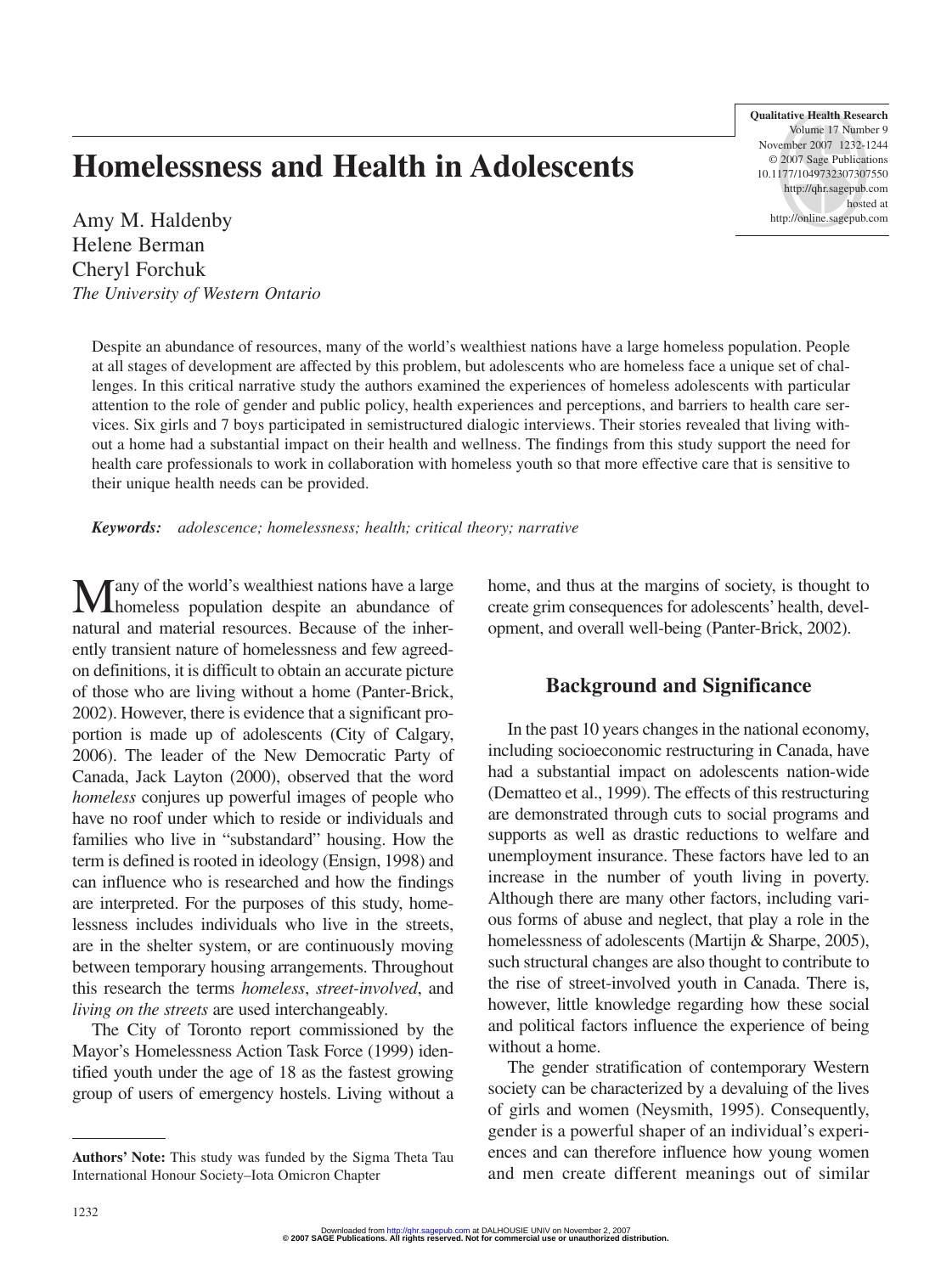circumstances. Because of their lower position in the social hierarchy, it has been suggested that living without a home places adolescent women at a significant disadvantage (Ensign & Panke, 2002). Little research, however, has been conducted to confirm or refute this idea. In the absence of such knowledge, health care professionals are typically limited in their ability to provide care for this population.

It has been well documented that homeless adolescents experience a variety of health-related concerns (Boivin, Roy, Haley, & du Fort, 2005). Despite this fact, many researchers have found that these youth are the least likely to access the available health care services (Barkin, Balkrishnan, Manuel, Anderson, & Gelberg, 2003; Shiner, 1995). It is therefore crucial for health care providers to better understand the health perceptions and experiences of this group in order that more effective approaches to health care can be provided. More specifically, it is anticipated that the findings from this research can be used to assist in the development and implementation of programs and policies designed to meet the needs of homeless adolescents.

#### **Literature Review**

#### **Homeless Youth**

There is a widely accepted misconception that youth who reside on the streets are there by choice (City of Toronto, 1999). In fact, numerous reports have identified various forms of abuse, including physical, sexual, or emotional, as main factors that can cause young people to flee their homes (Health Canada, 2005; Russell, 1996). It is thought that a comprehensive understanding of homelessness also requires attention to macrolevel factors such as poverty, support networks, and employment (Boydell, Goering, & Morell-Bellai, 2000; Morrell-Bellai, Goering, & Boydell, 2000). In this section, the literature that relates to the health of adolescents once they become homeless, and the barriers that they face when trying to access health care, will be discussed.

#### *Health Sequelae Associated With Homelessness*

Many adolescents who are homeless experience a range of physical and emotional health problems (Panter-Brick, 2004). Several quantitative studies have shown that this population has a high rate of suicide ideation (Leslie, Stein, & Rotheram-Borus, 2002; Rew, Taylor-Seehafer, & Fitzgerald, 2001). It is thought that this risk is amplified among gay, lesbian, bisexual, and transgendered youths (Cochran, Stewart, Ginzler, & Cauce, 2002; Noell & Ochs, 2001). Homeless youth have a high prevalence of depression and other psychiatric disorders, which is associated with elevated rates of intravenous drug use (Rhode, Noell, Ochs, & Seeley, 2001). Substance abuse often contributes either directly or indirectly to the homelessness of adolescents (Mallett, Rosenthal, & Keys, 2005). Homeless youth also suffer from an increased rate of acute and chronic respiratory diseases (Clatts, Davis, Sotern, & Attillasoy, 1998; Hwang, 2001). The increase in respiratory disease might be related to exposure to tuberculosis and influenza (O'Connell, 2004), which can result from staying in crowded quarters such as emergency shelters or squats.

In addition to being at risk for various physical and emotional problems, homeless adolescents are often forced to engage in "survival sex," whereby sexual activity is traded for money, drugs, or shelter (Rew, Chambers, & Kulkarni, 2002). As a result, these adolescents might have more sexual partners than the adolescent population in general (Anderson et al., 1996; Clatts et al., 1998). They are also likely to be involved in some form of high-risk sexual activity, such as inconsistent condom use and prostitution (Johnson, Aschkenasy, Herbers, & Gillenwater, 1996).

Several large quantitative studies conducted in urban centers in North America have shown that homeless adolescents are at high risk for contracting HIV infection (Dematteo et al., 1999; Walters, 1999). It has been estimated that these youth are 6 to 12 times more likely to become infected with HIV than any other group of youth (Rotheram-Borus et al., 2003) and are more likely to contract chlamydia (Shields et al., 2004).

Many researchers have observed that homeless adolescents are more likely to become victims of many forms of violence than those who are not homeless (Kipke, Simon, Montgomery, Unger, & Iversen, 1997; Whitbeck, Hoyt, & Ackley, 1997). Street involvement has also been found to increase the risk of mortality by 8 to 11 times that of the general population (Hwang, 2000; Roy et al., 2004).

A number of researchers have examined the experience of adolescent homelessness (Kidd, 2004; Paradise & Cauce, 2002). In a study with street youth in Brazil, experiences of homelessness varied according to the local context and circumstances (Raffaelli et al., 2000). This finding is important because it highlights the problems inherent in attempts to generalize the experiences of street-involved youth across diverse settings and cultures. The illness experiences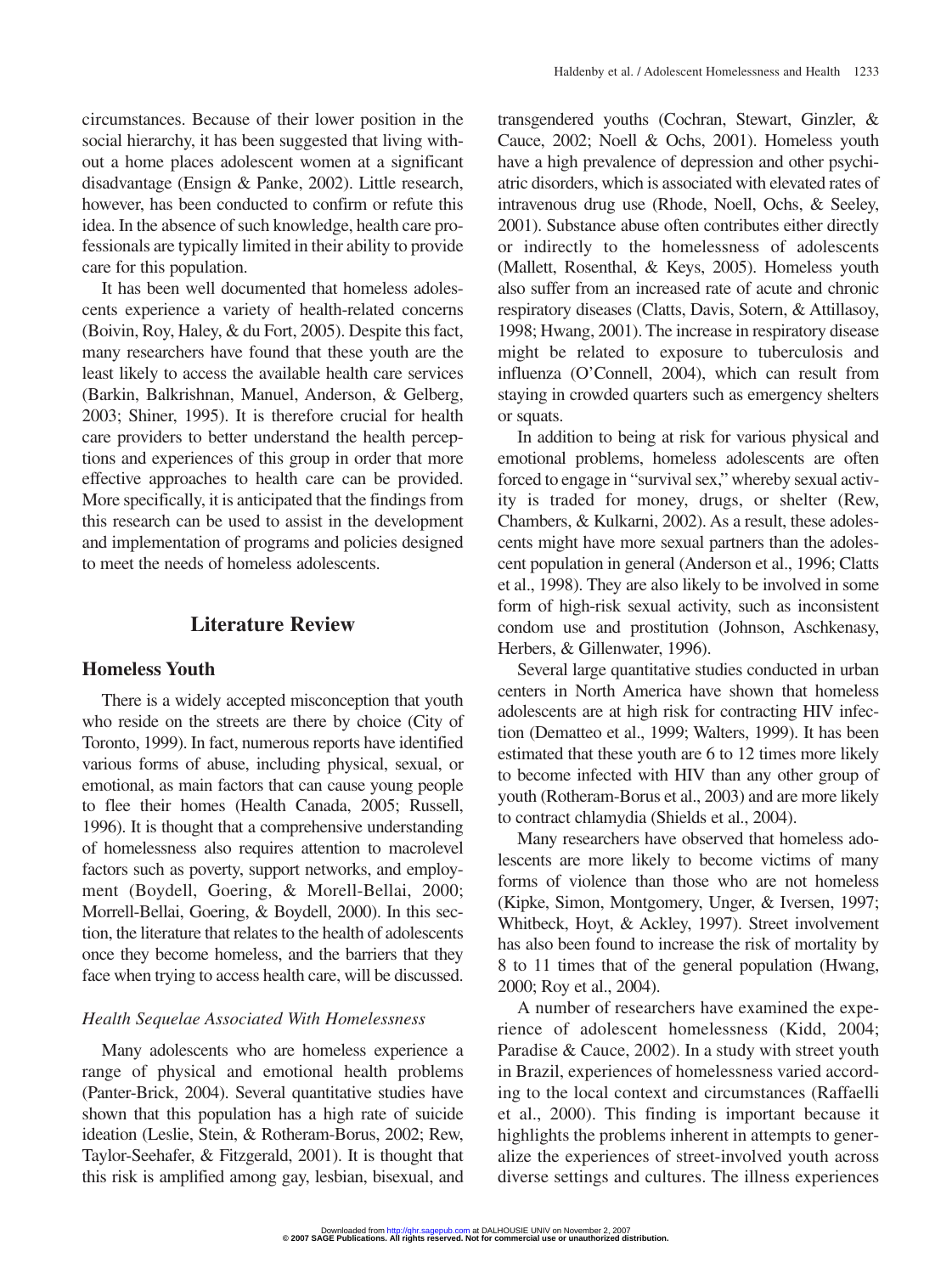of urban homeless youth have also been examined (Ensign & Bell, 2004). Of particular interest, Ensign and Bell concluded that health-seeking behaviors differed by gender. Female youth sought care more often and typically preferred to be accompanied by a friend. Another finding of interest was that females reported more safety concerns while ill and living on the streets than their male counterparts.

#### *Barriers to Care*

Although homeless adolescents experience a variety of health-related concerns, they rarely access health care services (Barkin et al., 2003; Shiner, 1995). Some barriers they encounter are fears that they will experience discriminatory attitudes (Gerber, 1997) and be negatively judged by health providers (Ensign, 2001; Reid, Berman, & Forchuk, 2005).

There is evidence that these concerns among homeless youth might be warranted. In research with medical students, more negative attitudes toward homeless people were found at the end of their courses than at the beginning (Masson & Lester, 2003). Among nursing students care has been declined to homeless clients in certain situations (Zrinyi & Balogh, 2004). It is possible that health professionals' negative attitudes regarding homeless individuals dissuade this population from accessing needed health care and, in turn, contribute to their poorer level of health.

# **Unique Challenges Faced by Homeless Adolescent Women**

Several investigators have examined the unique challenges faced by homeless female adolescents and have concluded that they are the most vulnerable subculture within the homeless population (Ensign & Panke, 2002). In this section, the research related to young women's risks for sexual victimization and health problems more broadly will be examined.

#### *Sexual Victimization*

There is some evidence that the nature of victimization while residing on the streets differs for women and men. More specifically, several researchers have observed that women and girls are significantly more likely to be sexually assaulted than are men and boys (Kipke et al., 1997; Rew, Taylor-Seehafer, et al., 2001; Tyler, Hoyt, Whitbeck, & Les, 2001). The detrimental effects that result from such violence have been described to include fear, anger, hostility, depression, anxiety, and humiliation (Fontaine & Fletcher, 1999;

Hall, 2000; Nehls & Sallmann, 2005). Sexualized violence can also increase the risk of contracting HIV, a problem that is well documented among this subpopulation (Clements, Gleghorn, Garcia, Katz, & Marx, 1997; O'Connor, 1998).

#### *Health*

Several investigators (Chen, Tyler, Whitbeck, & Hoyt, 2004; Harrison, Fulkerson, & Beebe, 1997) have found that a history of childhood sexual abuse increases the risk of substance abuse among homeless youth. As girls are sexually abused with much greater frequency than are boys (Trocme & Wolfe, 2001), homeless adolescent women are thought to be at considerable risk for substance abuse. There are reports that a relationship between substance abuse and prostitution among homeless female adolescents exists, which are thought to have adverse consequences for the women's physical and emotional health (Weber, Boivin, Blais, Haley, & Roy, 2004). Finally, there is some evidence that suicide is more prevalent among adolescent homeless women than it is among their male counterparts (Leslie et al., 2002; Molnar, Shade, Kral, Booth, & Watters, 1998). Collectively, these research findings offer compelling documentation that homeless young women are at a substantial health disadvantage.

#### **Summary and Critique of the Literature**

Much of the current research related to homeless adolescents focuses on the rates at which disease and violence occur and the barriers faced when trying to access care. With regard to gender, several researchers have brought attention to the sexual victimization and ensuing health problems suffered by young homeless women. Missing from this body of work, however, is consideration of the youths' perceptions about homelessness. As well, there are few studies that explore the experiences of homeless adolescents, or the ways in which gender and public policy influence their experiences. Many researchers have tended to characterize this population as a homogeneous group. In effect, this depiction negates the importance of gender, race, ability, or other social locations and identities. To present a comprehensive analysis, a brief commentary regarding current policy that affects homeless youth is presented.

#### **The Contemporary Policy Context**

Over the past 10 years the Canadian federal government has dissolved its responsibility for homelessness by forcing the funding and implementation of most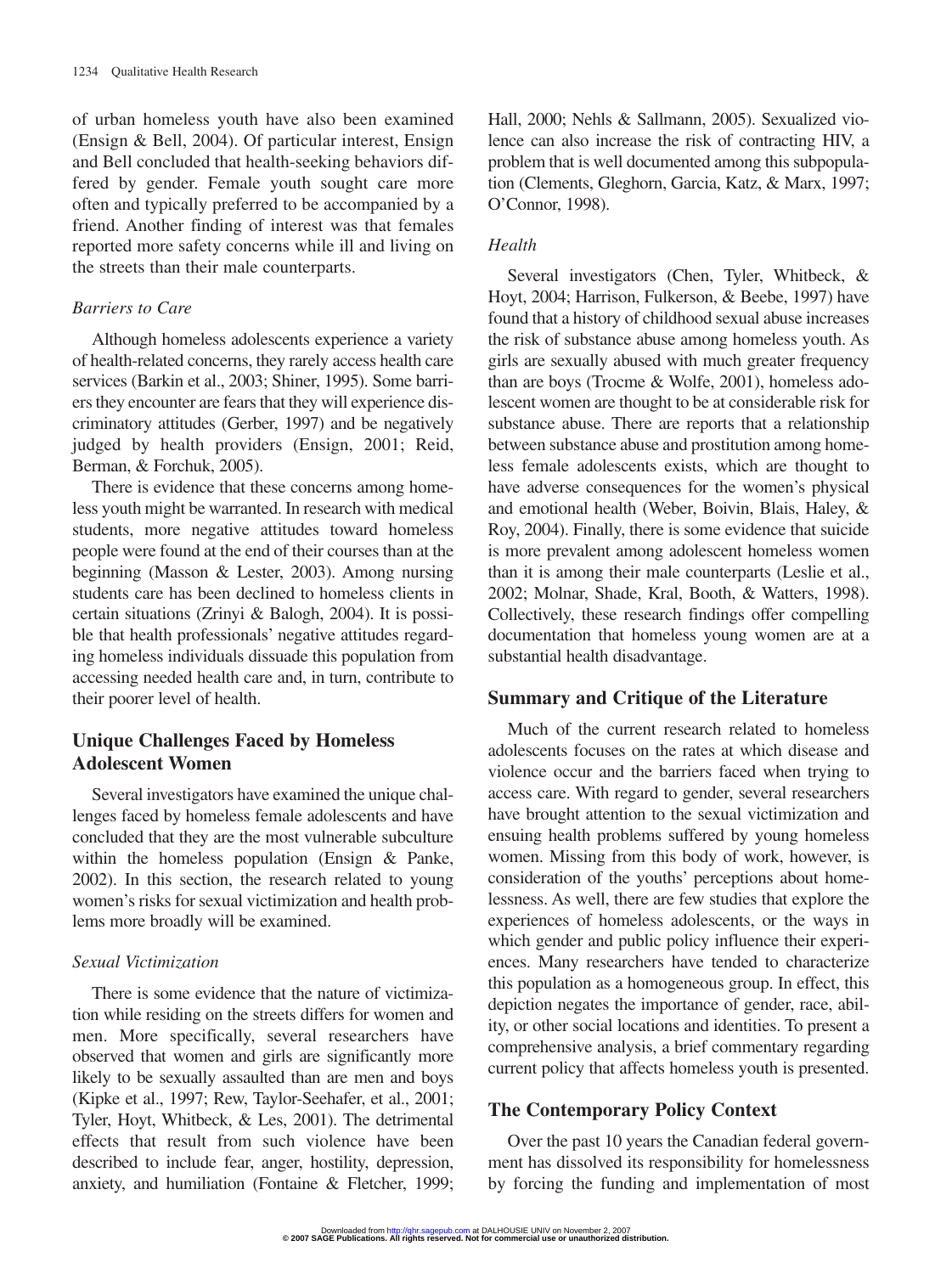affordable housing programs onto the provinces and territories, which have, in some cases, directed the issue onto the municipalities. Each level of government has its own perspective on the issue of homelessness, with little consensus as to possible solutions. Consequently, millions of allocated social housing dollars have been left unspent (Federation of Canadian Municipalities, 2006). With lack of federal leadership, there are limits to what can be accomplished. Failure of the Canadian government to work as a cohesive whole contributes to an inability to meet the unique housing needs of homeless individuals, including adolescents.

Among the scant social housing programs, only a few have addressed youth as a subpopulation of the homeless, and even fewer have addressed young women in particular. Historically, the Youth Homeless Strategy, which was part of the National Housing Initiative (NHI) established in 1999 by the Liberal government, narrowly focused on adolescents' job training (Government of Canada, 2004). Although employment status contributes to a person's ability to find and maintain housing, this program overlooked major factors that contribute to their homelessness such as poor levels of well-being and lack of affordable housing. All NHI programs have since been dissolved. Currently, there are few remaining policies that relate to housing needs for youth. Of these, the federal government's Shelter Enhancement Program focuses solely on emergency and second-stage housing (Canada Mortgage and Housing Corporation [CMHC], 2007b). Although this type of shelter is needed to initially help those fleeing violent situations, this program fails to address the long-term housing needs of individuals with histories of abuse. Also, individuals who access this program are expected to contribute financially to the operating costs (CMHC, 2007b). With a few exceptions, such as the First Nations Market Housing Fund (CMHC, 2007a), the current government's housing policies fail to consider how a multitude of factors such as poverty, age, ability, race, and gender influence the housing needs of homeless individuals.

#### **Ontario Works Act**

The Ontario Works Act is provincial legislation that provides either employment or financial assistance to those "in need" (Government of Ontario, 2006). Although it varies slightly between municipalities, in most regions it is mandatory for individuals under the age of 18 to be enrolled full time in school or an alternative learning program to be eligible. To have mandatory enrolment in the school system could be viewed as

encouraging adolescents to continue their education. It does not, however, consider a variety of factors that might keep youths from attending school, such as homelessness or a variety of health concerns.

# **Purpose of the Study and Research Questions**

The overall purpose of this study was to explore the experience of homelessness among adolescents. More specifically, the research questions that guided this investigation are

- 1. How is homelessness experienced by adolescents?
- 2. How does gender shape these experiences?
- 3. How is health perceived and experienced by homeless adolescents, and what are the barriers they encounter with respect to the health care system? and
- 4. How does current Canadian policy shape these experiences?

#### **Method**

#### **Design**

The selected research design was a critical narrative analysis. This approach integrates key ideas from critical social theory and narrative inquiry. Critical theory builds on Marxist thought to consider that multiple, often overlapping forms of oppression exist. From an epistemological perspective, knowledge within a critical theory framework is historically constructed and socially situated. Thus, characteristics such as social class, race, age, ability, and gender are considered to be social constructions that afford different access to power and privilege within our society (Browne, 2000). Depending on one's social location, or identity, individuals and groups have unequal ability to fully participate in society. One aim of research that is informed by critical theory is to examine individual experiences but to simultaneously consider how these are shaped by broader social, political, and historical contexts.

As selected study participants were from a group who are often in the margins of society, this research created a "space" for the voices and perspectives of homeless adolescents to be heard. At the same time, their individual, subjective experiences were analyzed with particular attention to the manner by which those experiences are shaped by gender and by public policy.

Narrative inquiry is a research method that is highly compatible with critical social theory.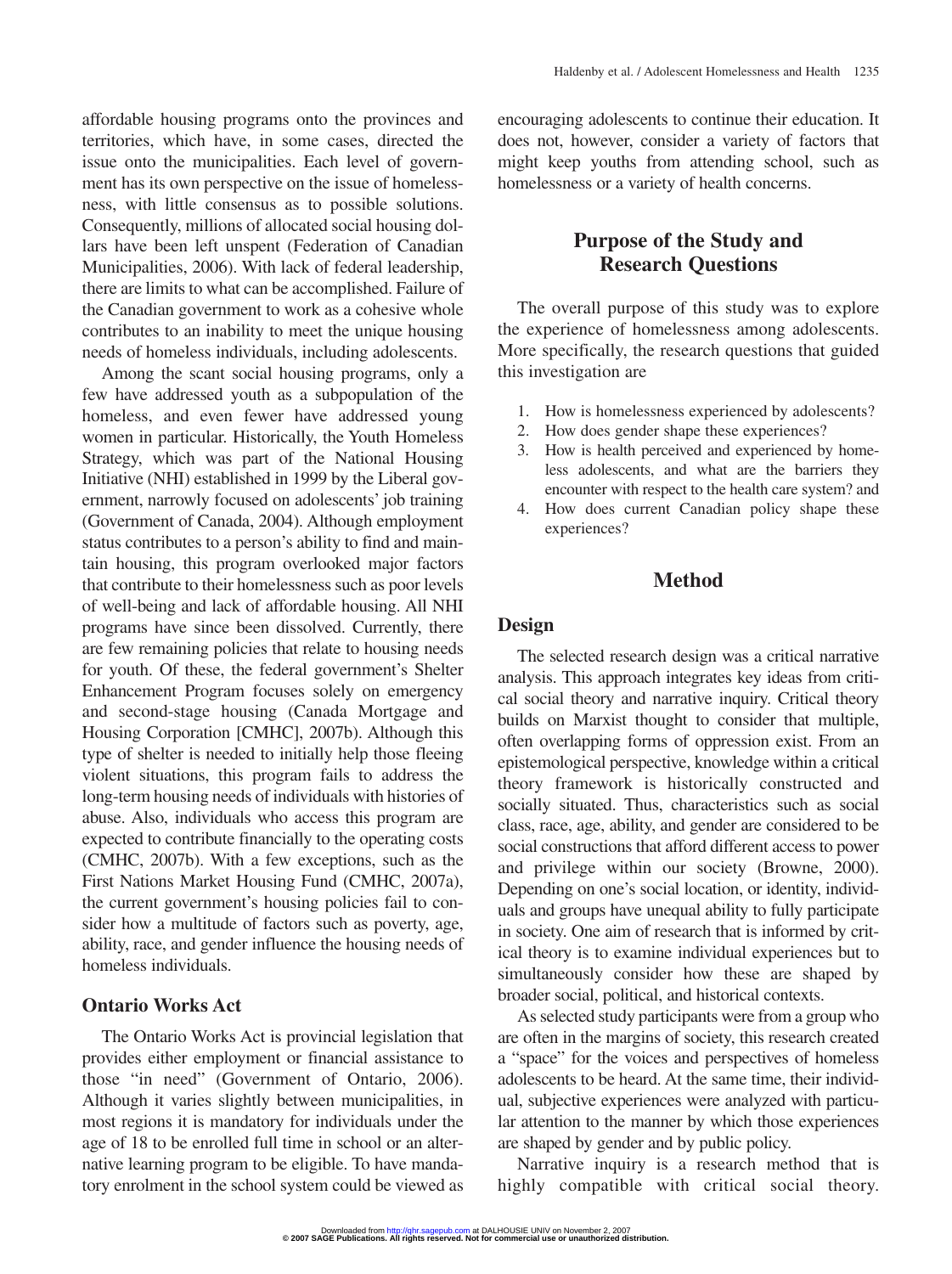Narrative inquiry involves using language as the medium that reflects meanings, which are understood as the groundwork of reality (Riessman, 1993). The participants' stories are rooted in time, place, and personal experience (Lieblich, Tuval-Mashiach, & Zilber, 1998; Riessman, 1993), which provide insight into social patterns as they are seen through the lens of an individual (Patton, 2002; Riessman, 1993). In this research the social patterns and culture that were revealed though the individual's stories can be used to better understand the experiences of living without a home.

#### **Sample**

After ethics approval was obtained through the University of Western Ontario's research ethics board, the study participants were recruited from a community center that works with adolescents who are homeless. This center is located in the downtown area of a southwestern city in Ontario. Information about the study was provided to the agency staff, who assisted with recruitment by allowing discussion about the study during various youth group meetings. The youth who were interested in participating were asked to contact the researcher by phone or e-mail or in person during a visit to the centre. After meeting the adolescent, the researcher provided a letter of information. The main points of the letter were reviewed at the beginning of the interview, and any questions the participants had were addressed. Informed consent was obtained verbally and in writing at the time of the interview.

All male and female participants had self-identified as being homeless, were able to speak and understand English, and, with one exception, ranged in age from 14 to 19 years. The rationale for the lower age limit is that 14 is the legal age at which individuals can agree to participate in research without parental consent. In recognition of the diversity within the homeless adolescent population, efforts were made to recruit youth from a variety of backgrounds and ethnicities. One Black male participant who was 6 months above the specified age range was granted acceptance to participate. All other youth were White.

The total sample consisted of 6 female and 7 male participants. All participants were given the choice of taking part in group or individual interviews. Five young women and 4 young men opted to be interviewed individually. Two group interviews were conducted, one consisting of 2 adolescent boys and another consisting of 1 adolescent boy and 1 adolescent woman participant. In both of these interviews

the two participants knew one another and considered each other friends. The final decision regarding sample size was determined during the course of the research according to the criterion of saturation (Patton, 2002). In essence, sampling was discontinued when no new themes emerged from the data.

#### **Data Collection Procedures**

The individual and group interviews followed a semistructured format and were dialogic and interactive in nature. Critical theory assumes that the standards of truth are always social (Campbell & Bunting, 1991). Thus, new knowledge is coconstructed between the nurse researcher and the participants. Field notes were taken after the interviews, which assisted the nurse researcher in revising the interview guide as the study progressed as well as assisting in data analysis (Patton, 2002).

# **Data Analysis**

All interviews were audio-recorded and transcribed verbatim as soon as possible following the interview. Transcripts were reviewed by the interviewer for accuracy. Once transcription was completed, a narrative style of analysis was conducted with the assistance of Atlas-Ti, a qualitative software program. This process involved several readings of the transcripts to capture initial impressions (Lieblich et al., 1998). More focused codes were then developed as ideas surfaced from the narratives. The code list was continuously revised to accommodate new perspectives and to collapse overlapping categories. The focused code list guided the analysis, and more abstract themes evolved from the transcribed stories. Attention was paid to both the content of the story and the way in which it was told (Lieblich et al., 1998).

Zimmerman and West (1987) have argued that society "invisibly" guides people to behave socially within the dichotomous norms of femininity and masculinity. It is therefore thought that gender is embedded in our everyday experiences (Zimmerman & West, 1987), which influence how youth create different meanings out of similar circumstances. Social understandings of gender and their influence on the narratives were therefore considered throughout the analysis. Ideas that emerged from the transcripts that did not fit the evolving code list were recognized as important and considered throughout the analysis. In all cases except for the one boy/girl group interview, young women's and young men's transcripts were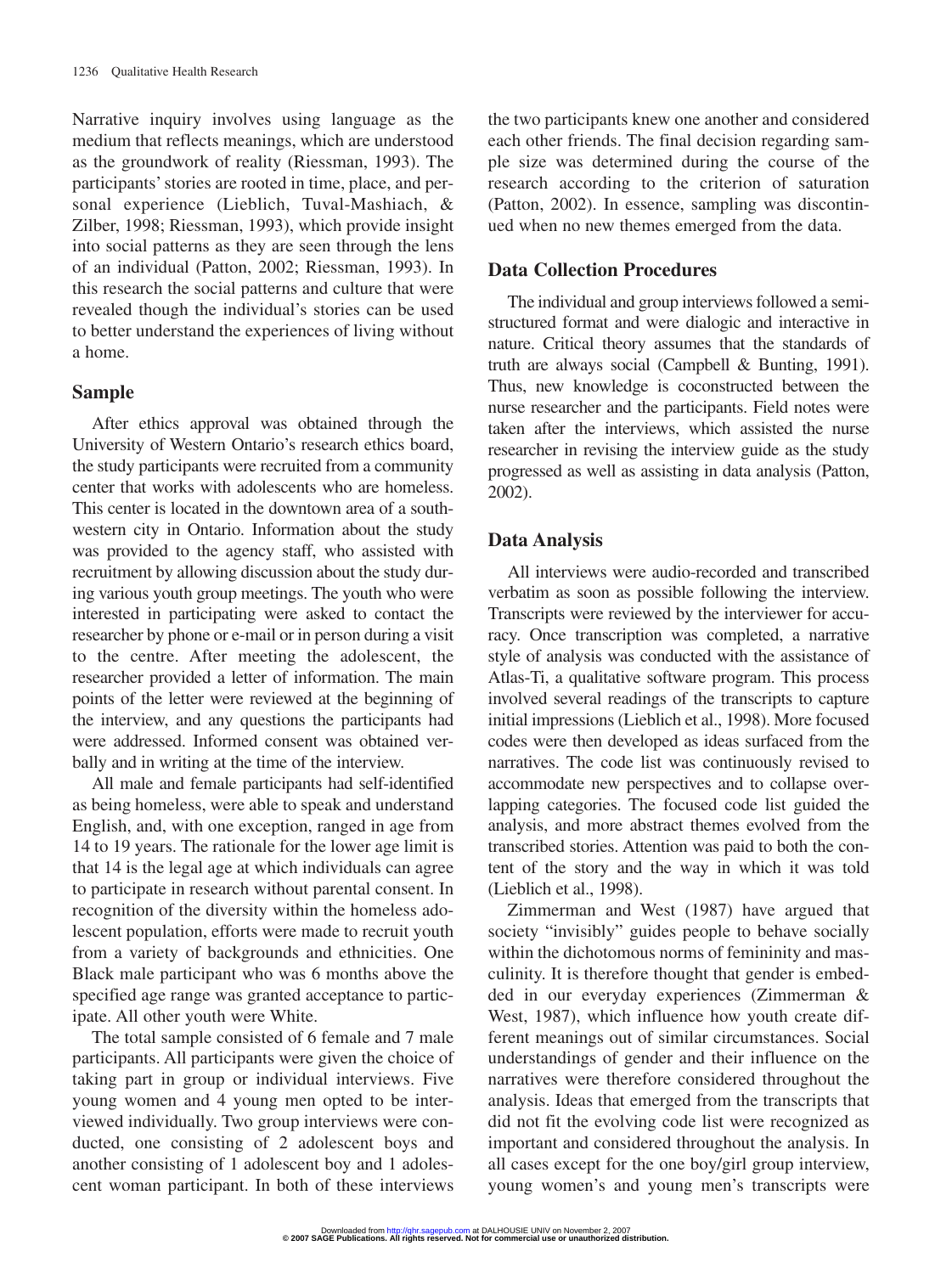initially analyzed separately. Finally, dominant themes were identified, and conclusions were made.

#### **Findings**

All participants appeared eager to share their stories and did so in an insightful way. From their narratives five themes emerged: (a) the realities of exiting street life, (b) negotiating dangerous terrain, (c) rethinking family, (d) the hazards of being female, and (e) the elusive nature of health and the health care system. Because critical research invites reflection into the contextual factors that shape and influence a person's experience, a separate analysis of current Canadian policy was completed. These findings will be addressed in relation to the participants' stories.

# **"You're Just Stuck": The Realities of Exiting Street Life**

Several participants expressed the belief that they were unable to change their current situation and obtain stable housing. Seeing few options, many participants stated that they felt "stuck." As one youth who was living at a shelter at the time of the interview explained,

Um like the fact that I'm just like stuck in my life, there's nothing really I could do right now . . . well just like stuck in a shelter. I can't really—I don't talk to my dad so I don't really want to live with him. I don't really want to live with my mom, plus where she lives it's too crowded anyway.

One male participant had received assistance from the Children's Aid Society (CAS) and noted that without their involvement, "then you're just stuck. You got no one to help you out pretty much." Thus, feeling stuck meant perceiving few options and little or no support. It was clear, however, that the youths were dissatisfied with their homeless status and aspired to something better. Often, the participants described a strong determination to reach their goals. Throughout their stories, positive images of the future were shared, including their hope that living without a home "does not last a long time." One youth talked about his desire to follow in his brother's footsteps and "try and get college done" and maybe "join the [army] Reserves." Recognizing that this would not be easy, he also asserted that he was determined to get himself "off the streets."

Although many comments reflected a desire to bring about change, it was acknowledged that achieving personal goals would be extremely difficult. Many

spoke about the desire to get off the streets but described various barriers that kept them from doing so. The inability to obtain stable employment, education, or training was commonly mentioned. In one group interview, participants shared that being judged negatively by potential employers because of residing in a shelter could impede finding employment. Another participant, who suffered from chronic fatigue syndrome, explained how her health condition prevented her from finding employment:

I'd like to have a job, you know. I'd like to be able to be more independent, but I can't um because society doesn't really understand um where—they don't understand chronic fatigue. And I mean a job can't be based around how the employee is feeling, you know, they've got to be you know—if they book you in there, you have to be there, right? And so it's hard. That's tough to deal with.

Feeling misunderstood, judged, and unsupported while attempting to overcome barriers contributed to a belief among many of the youths that they could rely only on themselves and that reversing their homeless status would be extremely difficult.

In summary, many of the participants explained that they felt stuck, and meaningful strategies to end their homelessness seemed elusive. They believed that their efforts were thwarted by barriers over which they had little or no control. They described feeling unsupported and judged and ultimately began to rely only on themselves to bring about change.

# **"I Can't Really Feel Safe": Negotiating Dangerous Terrain**

Several of the participants discussed the desire to have a place for themselves that was safe and comfortable, a place they could call "home." The living circumstances for the homeless youth in this research varied but included couch surfing, staying in shelters, and sleeping in parks, stairwells, or abandoned cars. Residing in public spaces often left the youth exposed to violence, which further threatened their sense of safety. Living in a shelter at the time of the interview, one participant commented,

I don't know because I can't really feel safe because I'm out here in this world . . . you can't really feel safe because you don't know what's going to happen next. You don't know if this drunk is going to come up and punch you in the face for no reason just because he's drunk or if this guy's going to start something with you, and you can't really feel safe there.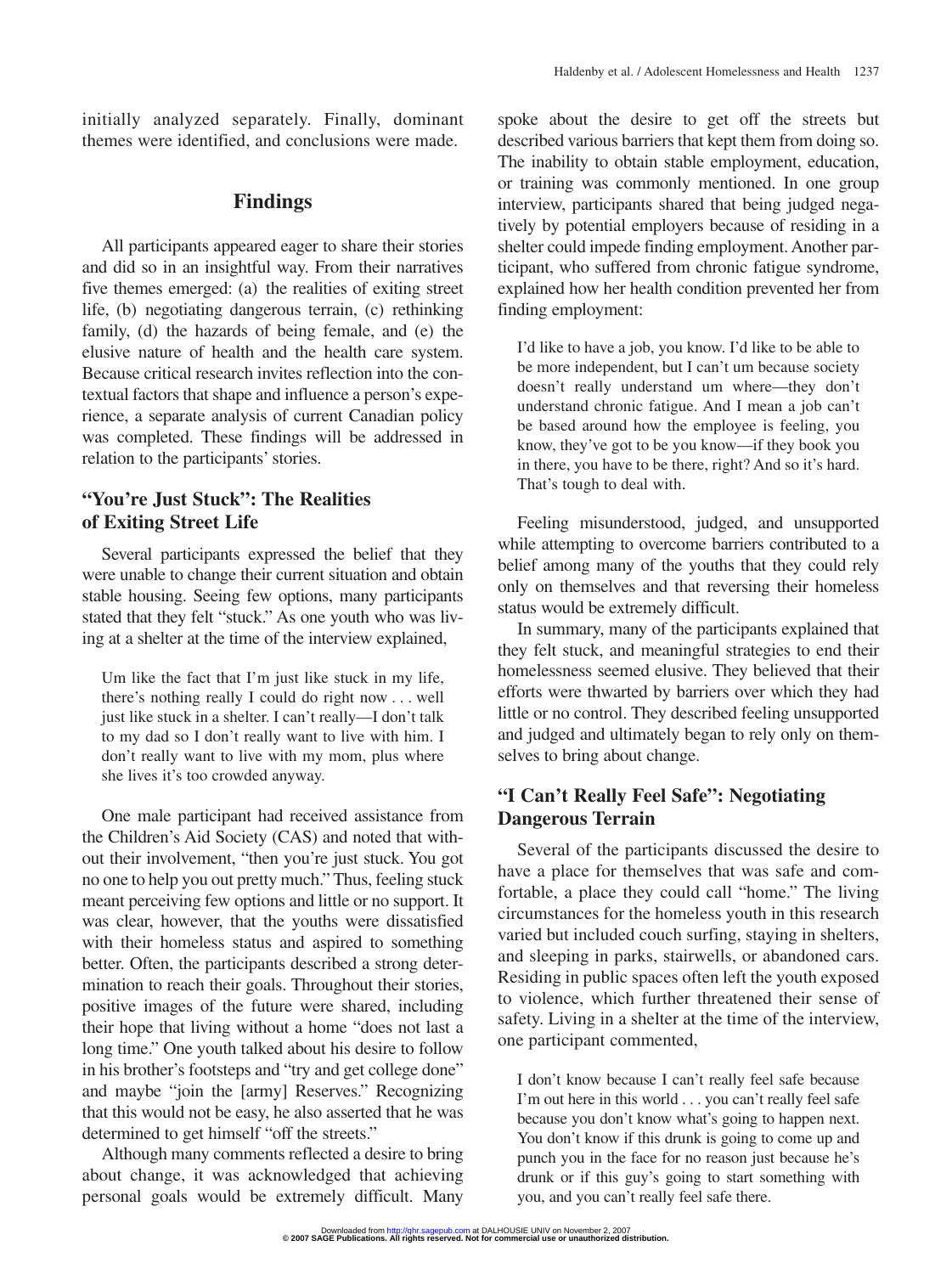Several youths explained that they had been robbed, threatened, and ridiculed or forced to witness physical fights. After being beaten to the point of hospitalization by three older men in a back alley, a male participant commented that he "can't feel safe anymore."

Being exposed to constant threats of violence with no safe place to go, the youth's daily focus was on meeting their urgent safety and physical needs. Many of the youth chose to tell stories that portrayed them as survivors. The fact that they were living on the streets and still alive was something that they were proud of. The participants told about creative strategies they used in an attempt to feel safe. These included being part of a group, which served as a form of protection while sleeping outside. This peer group would also "help you out" in the event of a fight. Others talked about feeling safer when they were a "one-man army" or when they wore neutral colors so as not to be affiliated with a gang. Carrying a weapon such as a knife and using humor to distract a potential "enemy" were also described as ways to create a sense of safety. Although staying within the confines of the shelter afforded some protection, safety seemed to be an unattainable goal when lacking places of their own.

# **"They're in the Same Situation as You": Rethinking Family**

A multitude of complex factors combined to contribute to the homelessness among the study participants. Most of the participants had grown up in poverty. Several described various forms of violence, including sexual, emotional, and physical abuse by one or more parent or step-parent that occurred during their childhoods. Others told of emotional abuse by a sibling. Some of the participants explained that problems experienced by their parents, including substance abuse, mental health problems, or unresolved grief, led to neglect of them as children. One youth had a cognitively impaired sibling who needed full-time care at home, requiring the full attention of her mother.

A few participants described their efforts to seek help for the abuse, confiding in an adult or youth pastor. According to them, their concerns were either perceived to be untrue or trivialized. These responses resulted in feelings of abandonment and betrayal. A young female participant who had fled from her home because of emotional abuse by her parents and sister commented, "I just um—I find that—I mean I have parents but in many ways I feel like an orphan."

In addition to feeling betrayed and abandoned by their families, several participants also felt similarly disconnected from their peers. Many youths explained that they felt like an outcast, "being on the bottom of the list," or "the most made fun of person at school." One youth was forced to quit high school while he was homeless because the only shelters were downtown and he could not afford the necessary bus tokens. He commented,

I don't really talk to anybody from my high school any more. Things went sour with a lot of them too though, eh, because they found out I was living on the streets. If you know anything about high school kids gossiping and like that are talking behind your back, it kind of starts, "Oh (participant's name) is homeless," blah, blah, blah, and they all have this, you know, impression of homelessness that um that has stuck with them, I guess. It's not exactly the cool thing to be, the homeless guy in high school, you know what I mean? They like you more if you're the captain of the football team, I think.

Prior to becoming homeless, he had been well liked by his peers but subsequently felt like an outcast.

The sense of betrayal and abandonment at both the family and the peer levels led to deeper connections with individuals who shared similar experiences. While living on the streets, all of the participants developed meaningful relationships in which they felt supported, cared for, and protected. Some youth found these relationships to be more "real," as they could empathize with one another and talk about their situations without feeling that they were being judged negatively. After living on the streets, one participant was able to establish meaningful relationships with other homeless youth because, as he stated, "they're in the same situation as you."

Often, street culture provided the youth with the "family" that they felt they never had. Close friends were the people in their lives that could be trusted and on whom they could rely. It was stated that friends would not "blow me off like my family did." After being dropped off at a shelter because her father and stepmother couldn't "deal with her," one female participant commented,

And when you're homeless too, like you kind of like because nobody that's living in a shelter really has like close family. It's like everyone kind of like connects and you find your own group and like your own family within that.

Meaningful relationships were desired by all participants. Sharing similar experiences often allowed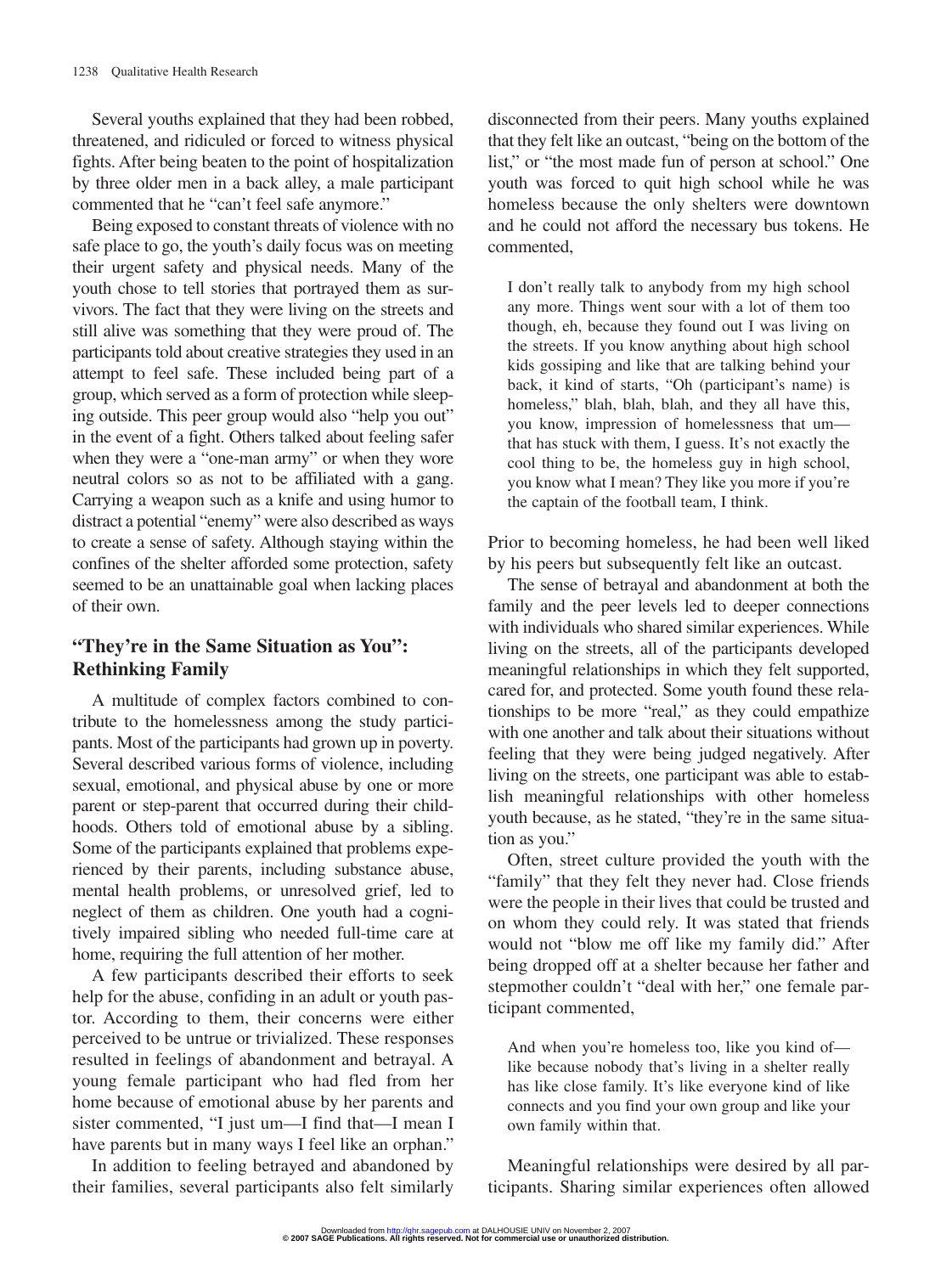the youths to feel connected and supported after being abandoned and betrayed by family and peers.

# **"More Things Can Happen to You": The Hazards of Being Female**

Although all of the participants had discussed being exposed to various types of violence while homeless, vulnerability to gender-based violence was particularly pronounced among the female participants. Some told of physical and financial abuse, and one participant was forced to return to living in a shelter after she fled her verbally abusive boyfriend. Other females told about harassment while living on the streets, which is captured in the following comment: "I just feel like if you're a girl like a lot of the older, sort of weird guys at places like that may hit on you and make you feel strange about yourself." It was also shared that women are more likely to sell their bodies as a means to meet their various needs, one of which was a place to sleep.

Being female meant having more complex health concerns. Money was needed for feminine hygiene products and birth control. Fears of getting pregnant were expressed by several young women. One female participant commented,

With a girl, with me being a girl there's maybe a biased thing just because I am a girl. But there are more things that can happen to you. Like if you're living on the streets you have to afford feminine hygiene products. You've got to afford like everything that there is to do with that. You've got to worry about if you get pregnant... and guys don't have to worry about getting pregnant, they don't have to worry about getting their period. They don't have to worry about getting raped in the middle of the night because usually guys—especially guys who live on the street are tough enough to take care of themselves. There are some girls who can; there are a lot of girls I know who can't.

There was a common perception that young women living on the streets are unable to take care of themselves:

I think that sometimes like living in the street especially females need to be a little bit more tough... because guys think that we're not that tough so if we stand up for ourselves and show them we are, then like they're not going to mess with you or whatever.

As a result of this perception, some of the young women felt forced to prove otherwise. To one female

participant, it was important that she "not back down when called on to fight," even if the opponent was male and much larger than she. Developing a reputation of being tough, in some cases, helped a woman feel safer.

In summary, young female adolescents had a multitude of concerns while living on the streets. They experienced a variety of forms of violence, had complex health concerns, and were viewed as unable to care for them themselves. For one participant, being female and homeless equated to feeling "more used than you are appreciated."

# **"It Takes a Toll on You": The Elusive Nature of Health and the Health Care System**

Many youth spoke about the energy and effort that being homeless demands. A young male participant, who fled from a violent home where he was ridiculed and physically abused for being gay, stated that he was "very fatigued all the time, like not tired but fatigued I think is the right word. I don't know, like not really tired to go to bed but you're just like exhausted by the littlest thing." Another youth spoke about how fatigue prevented him from "getting stuff accomplished." A few participants felt that no one wanted to talk to them. Many others were depressed, lonely, and ashamed to tell people of their current situation. Describing how he feels about himself, one participant stated,

Really like insecure and like I didn't have like very health—like high self-esteem and like I'd always think that like people thought I was like a bad person and didn't want to like hang out with me because of who I was. And like I'd just sort of like get really depressed and like start thinking that everybody hates you, and really they don't. And like scared to talk to people because you think that they're not going to want to like interact with you, or whatever.

When hurt or feeling ill, several participants indicated that, if necessary, they would access traditional forms of health care, such as emergency rooms and clinics. However, many described obstacles that kept them from doing so. No longer covered by his father's health insurance, one participant was left feeling as though he would have to pay to use Canada's public system. Others noted their inability to afford expensive prescriptions or eye exams. Another youth commented that she "will do anything and everything to stay out of going to a hospital" after she experienced what she considered insensitive care while being hospitalized following the death of her newborn daughter.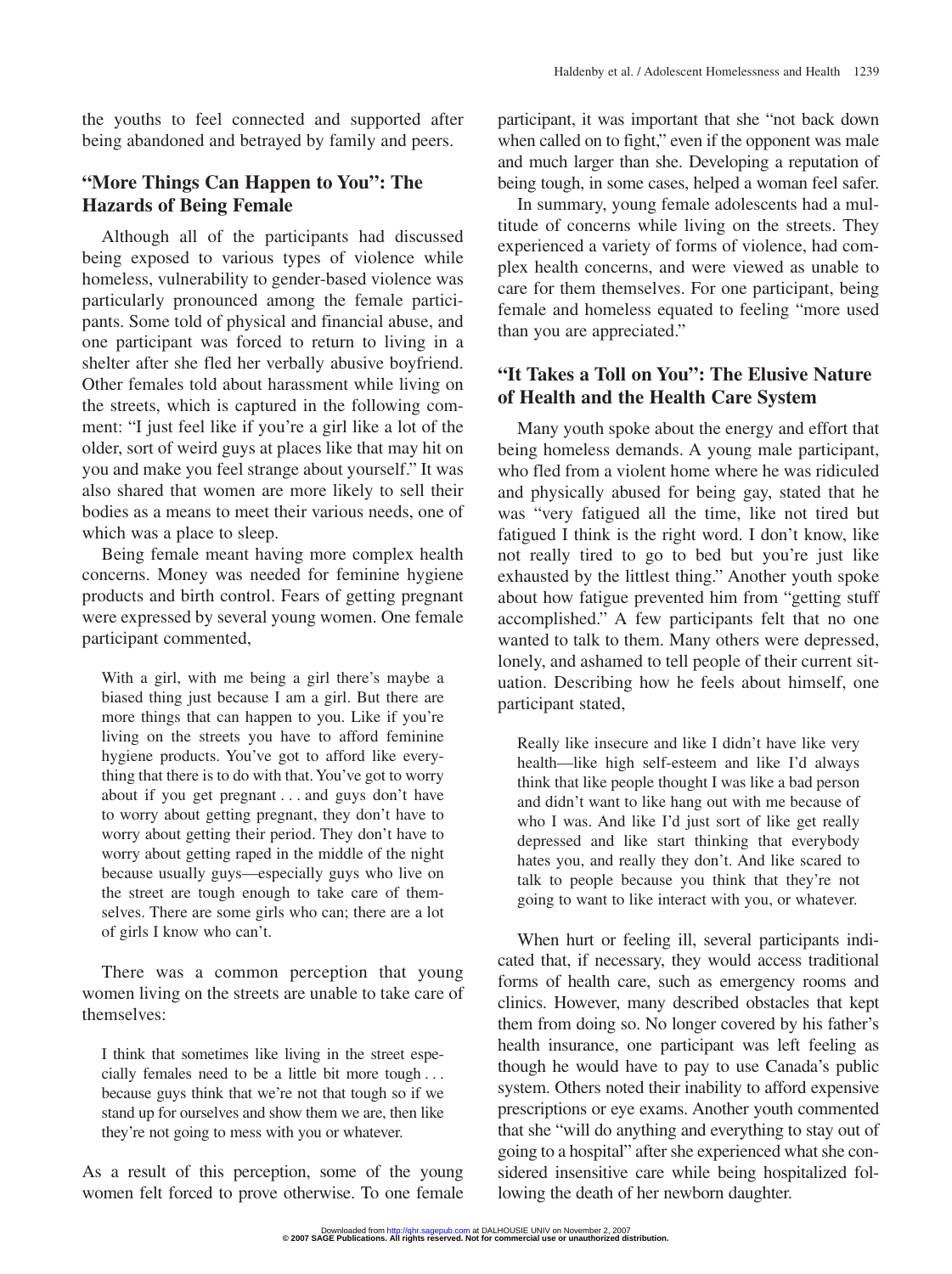Whereas some participants described barriers to care, others claimed there was inadequate support available for them to feel healthy. Feeling healthy involved having access to resources such as a place to have a shower and a safe place to live. Others described health as eating each day, living a low-stress life, and being able to support themselves. It was perceived that there was a tendency for some homeless people to "give up" because they were not initially supported. This idea was captured in the following statement:

Yeah, but the way that happened is because no one would help them in the first place. People that need support and they don't have, if they would just have that support they could like make a whole world of a difference from turning someone from committing suicide and someone turning into a good citizen and having a job, just because they never had support. And they didn't know where to turn, or what to do and they got in with the wrong crowd. They needed money for a place to stay, so they started prostituting themselves or selling drugs and end up in jail or whatever, end up robbing houses, blah-blah-blah, and go down the wrong road all because they didn't know where to turn. They had no help.

According to the participants, lack of support contributed to a more complex situation than they had faced prior to becoming homeless.

A perception among other participants was that homelessness is hidden from society, a perception that made it difficult to access services. It was explained that before becoming homeless, a male participant viewed the shelter system as a service used by "just old people, like old guys." Similarly, a few other participants said that when initially homeless, they were unaware that there were even shelters available, let alone ones that are primarily for youth or women. This lack of knowledge about available services led them to sleep outside, sometimes in the middle of winter. During one pair interview, participants shared that health services were not publicly advertised because of the negative image it would have on the government.

Several of the participants spoke about the lack of specific health care services. When reflecting back on her time in a group home, a young female participant commented that the counselors to whom she had access were not trained "to deal with a lot of stuff." She also noted that she "would have liked to have more actual counseling, like on a weekly basis to deal with a lot of my stuff." Recognizing that she needed someone to whom she could talk, this young woman observed that there were not appropriate health care

services available to her. Another participant had a similar experience. Trying to come to terms with her history of sibling abuse, she found that the violence that she endured was often dismissed as sibling rivalry. She said there were no resources to help her because the seriousness of sibling violence was not recognized. Dealing with her history was described as being "really hard."

# **Homelessness and the Public Policy Context**

Public policy regarding housing shaped the lives of homeless youth in subtle and direct ways. Not having the education or the proper training kept many youth from finding employment. Chronic health problems and feelings of being judged negatively also prevented the youth from being able to obtain work. As a result, poverty was a central context in the lives of virtually all of the participants. Some youth noted that small amounts of money were fairly easy to come by, but having enough money for rent and other necessities was much more difficult. According to one, it was "just that large amounts of money where you could, you know, go get your own place and stuff like that, that's you know, that's kind of a bit harder to get." Having this "jump start" was seen as a way to get out of their situation.

Several youth spoke about the difficulties of continuing their education while homeless. Not knowing where they were going to sleep at night, feeling insecure, and having no income with which to buy food made regular school attendance extremely difficult. Recently discharged from jail to a shelter, a male participant commented on his frustration of not being able to receive Ontario Works:

No, not really because like there's not much you can really do when you're 17 at all. Like if you're 18 you can get on Welfare, like no big deal but when you're 17 you have to have like—the only way you can get on Welfare is like Student Welfare and it's like too late. . . . It's too late in like the semester to even start school right now.

Not being able to continue their schooling meant that many of the participants were not eligible for Ontario Works.

#### **Discussion**

All of the participants created stories that included ideas and issues that were current in their lives. They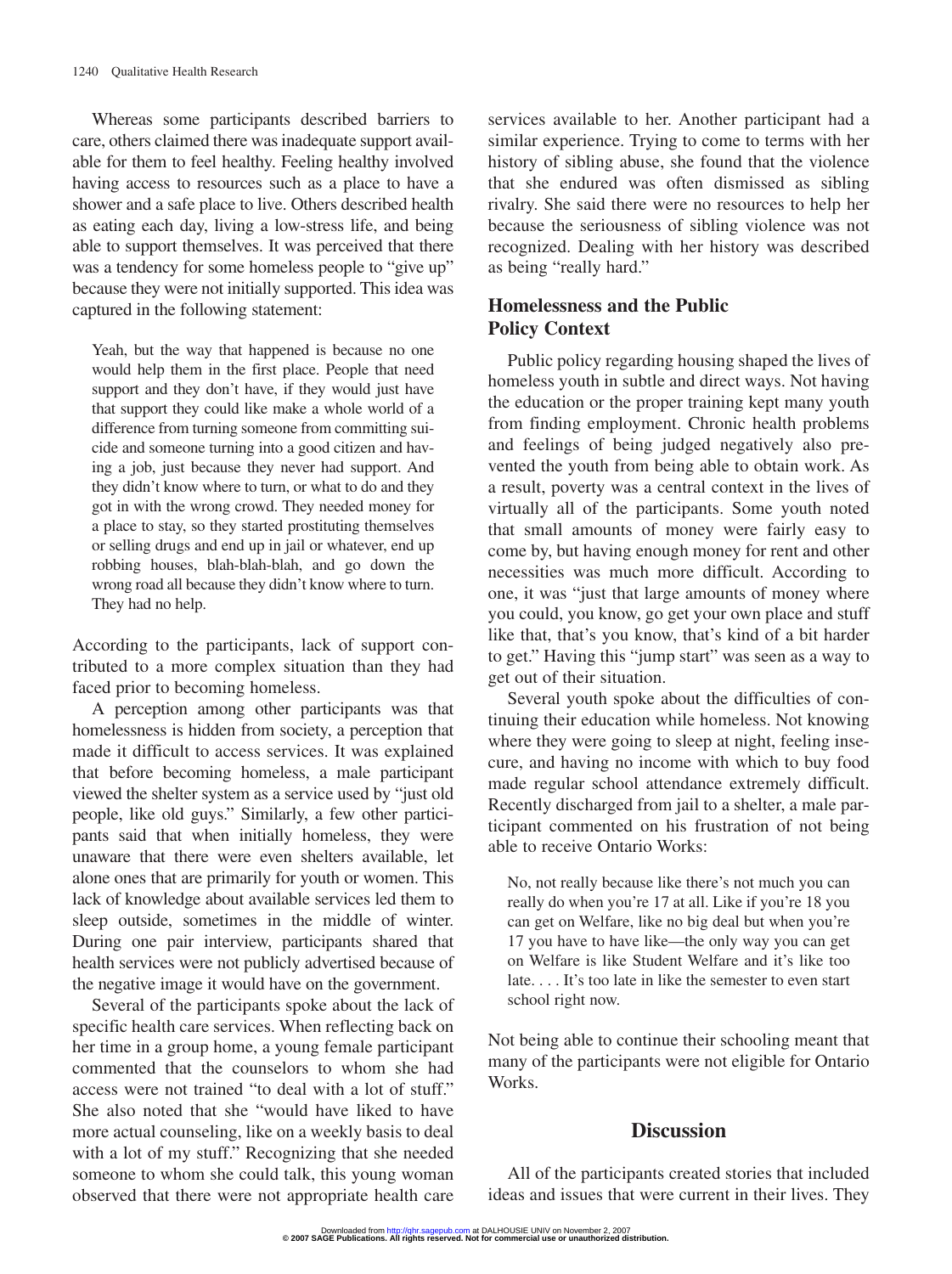discussed the desire for a situation that was "better" than the one they currently had. Although their narratives revealed a sense of determination, the youth encountered many barriers, such as social policies that were not sensitive to their situations, chronic health issues, and perceived judgment of others. These obstacles prevented them from reaching their goals. This analysis shifts the sole blame of a person's homelessness from the individual and captures how public policy contributes to their lack of options. This research challenges the socially accepted idea that homeless youth are "lazy" and cannot be "bothered" to find a job. Exposure to various forms of violence and being forced to focus on their daily survival had detrimental effects on the adolescents' perceptions of their health and wellbeing. As they observed, having a safe and secure place of their own would allow them to redirect their energies to the fulfillment of other goals, such as completion of their education or finding employment. This brings attention to the fundamental role that affordable housing plays in the well-being of youth. In addition, in this study gender was clearly an important context to homelessness, with homeless adolescent females particularly vulnerable to distinct forms of violence. Although many described a range of physical and emotional health problems, the participants generally perceived little available material or emotional support. The accessibility gap that exists between homeless youth and needed health-related services emerged as an important feature in their lives.

#### **Implications**

Based on the findings from this research, several important implications might be suggested. Of particular importance, this study highlighted the agency of adolescents experiencing homelessness. Health care professionals working with homeless youth have ample opportunity to facilitate group discussions that address their circumstances. Through discussion, health care professionals and the youths can collaboratively identify solutions to their situations. All care providers can invite homeless youth to join them in their lobbying of local governments as a way to initiate change. In addition, health professionals can encourage adolescents to participate in community-based programs that help raise awareness regarding the issue of homelessness. Public health professionals can facilitate peer-led support groups for those who have experienced violence as well as advocate for affordable long-term counseling

services. They can also work with homeless youth to increase the visibility of homelessness in the school system. This awareness will ultimately help link youth in the process of becoming homeless to the needed health-related services.

This study makes it clear that adolescent females have complex health needs while homeless. To promote the health of young homeless women, all health care providers should consider the fact that being female places homeless adolescents in a position where they are likely to experience various forms of violence such as sexual assault and harassment. For supportive and effective care to be provided, it is crucial to be able to recognize that these events have detrimental effects on the health and well-being of homeless adolescents. Creating "safe spaces" where homeless youth can talk with one another about the challenges they face, and about violence in particular, is a possible avenue for a health promotion intervention.

With respect to education, inclusion of nursing, medical, and social work curriculum related to the needs and challenges of homeless youth is essential. Offering clinical practice opportunities that would afford exposure to this population, and to street culture more broadly, increases the likelihood that health services can be provided in a compassionate and nonjudgmental manner.

More research is needed that will examine the perceptions of homeless youth. To understand how youth perceive their health, more effective care programs can be developed and implemented. This study noted an accessibility gap between health care services and those who need them. Research that explores the nature of where adolescents are receiving health-related information would be helpful to better develop care programs. Because the health of lesbian, gay, bisexual, and transgendered individuals is generally considered to be poorer than that of other homeless youth (Cochran et al., 2002; Noell & Ochs, 2001), research that considers their perspectives on health is needed to provide effective health care programs. In addition, more research that attempts to create a deeper understanding of how ability and race influence the health and wellbeing of homeless youth is needed.

Social policies that influence an adolescent's homeless situation extend beyond the urgent need to expand our current affordable housing initiatives. Living on the streets often forces adolescents to focus on daily survival, making it difficult to stay enrolled in school or to maintain a job. It is essential that all social policies consider homeless youths' situations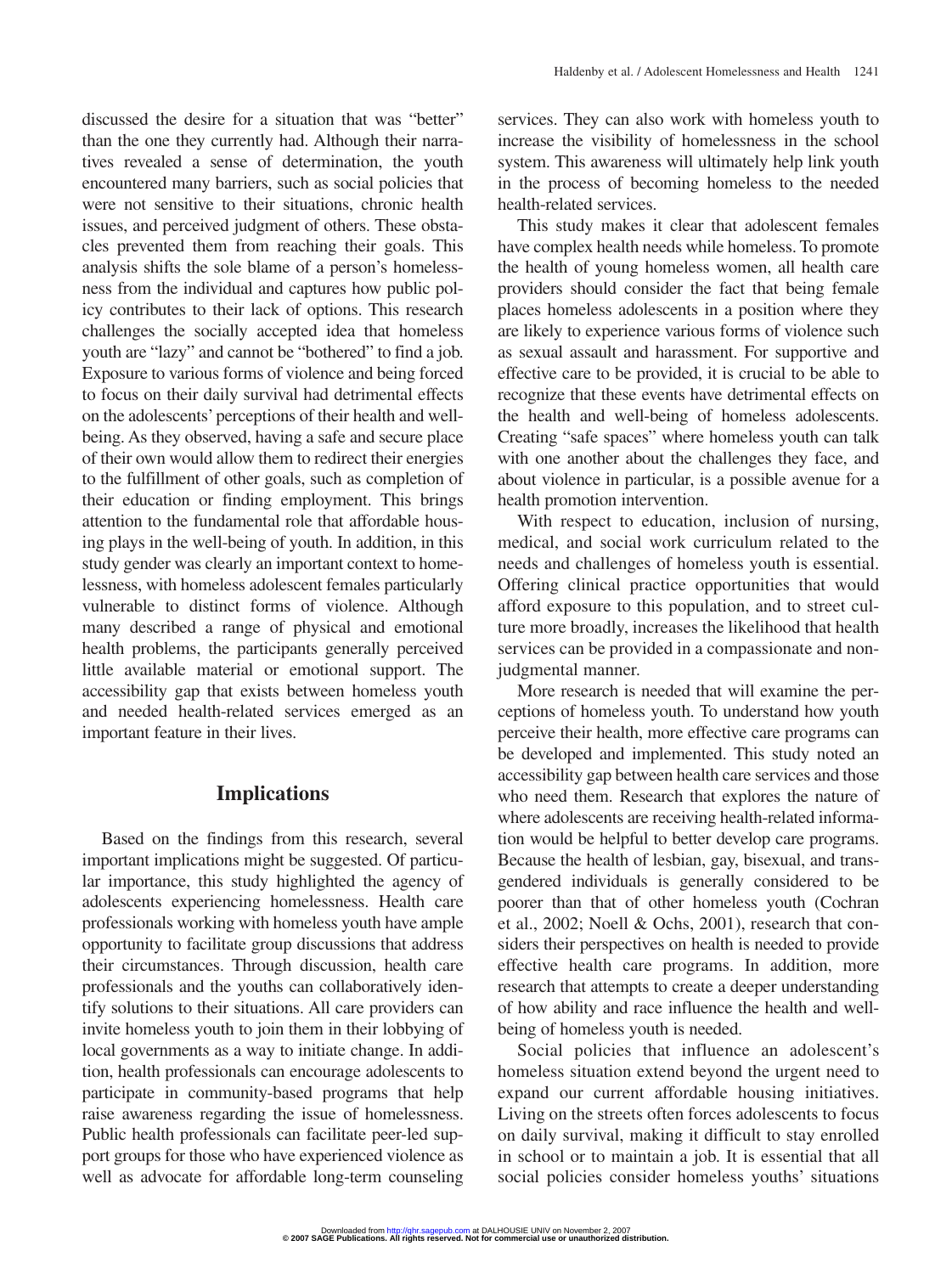so that those who choose to exit street life have the ability and the resources to do so. Changes to the eligibility criteria for Ontario Works so that homeless youth would be able to receive support under this initiative is an important policy direction.

#### **Limitations**

There are several limitations with regard to this study. First, despite the researchers' efforts, only one community service was used to recruit the participants. Because critical research examines a variety of contextual factors, such as race, gender, and socioeconomic status, lack of a diverse sample inhibits an understanding of homelessness among these groups. Second, in this study gender was examined as a binary concept. To do so limits the involvement of youth who do not selfidentify as either one of the two dominantly accepted gender identities, female and male. This further limited the ability to understand how various factors such as gender orientation shape the perceptions and experiences of homeless adolescents. The third limitation of this study was the inability to share emerging findings with many of the participants. Because of the transient nature of homeless adolescents'lifestyle, it was difficult to locate many of the youth following the initial interview. Finally, the findings of this research suggest that adolescent boys do not experience sexualized violence. As there is stigma surrounding this issue, some of the male participants might have chosen not to disclose such information.

#### **Conclusion**

The findings of this study highlight the experiences of homeless youth and offer insights into the complex nature of homelessness. Pulling the issue beyond the individual allows for the consideration of how contextual factors influence the experiences of homeless adolescents. This study draws attention to the fundamental roles that affordable housing policies and gender play in shaping the health of homeless adolescents. The findings from this research can be used to help create more effective social housing policies and care programs for adolescents who are homeless. To recognize an accessibility gap between the current health care services and those who need them, health care professionals can also use the knowledge from this investigation to provide more culturally meaningful and sensitive care to homeless adolescents.

#### **References**

- Anderson, J. E., Cheney, R., Clatts, M., Farugue, S. Kipke, M., Long, A., et al. (1996). HIV risk behavior, street outreach and condom use in eight high-risk populations. *AIDS Education and Prevention*, *8*, 191-204.
- Barkin, S. L., Balkrishnan, R., Manuel, J., Anderson, R. M., & Gelberg, L. (2003). Health care utilization among homeless adolescents and young adults. *Journal of Adolescent Health*, *32*(4), 253-256.
- Boivin, J., Roy, E., Haley, N., & du Fort, G. G. (2005). The health of street youth. *Canadian Journal of Public Health*, *96*(6), 432-437.
- Boydell, K. M, Goering, P., & Morrell-Bellai, T. L. (2000). Narratives of identity: Re-presentation of self in people who are homeless. *Qualitative Health Research*, *10*, 26-38.
- Browne, A. J. (2000). The potential contributions of critical social theory to nursing science. *Canadian Journal of Nursing Research*, *32*, 35-55.
- Campbell, J. C., & Bunting, S. (1991). Voices and paradigm: Perspectives on critical and feminist theory in nursing. *Advances in Nursing Science*, *13*(3), 1-15.
- Canada Mortgage and Housing Corporation. (2007a). *First Nations housing market fund*. Retrieved July 18, 2007, from http://www.cmhc-schl.gc.ca/en/ab/
- Canada Mortgage and Housing Corporation. (2007b). *Shelter enhancement program*. Retrieved July 19, 2007, from http:// www.cmhc-schl.gc.ca/en/co/prfinas/prfinas\_011.cfm
- Chen, X., Tyler, K. A., Whitbeck, L. B., & Hoyt, D. R. (2004). Early sexual abuse, street adversity, and drug use among female homeless and runaway adolescents in the Midwest. *Journal of Drug Issues*, *34*(1), 1-21.
- City of Calgary. (2006). *Count of homeless persons in Calgary.* Retrieved January 15, 2007, from http://www.calgary.ca/ docgallery/bu/cns/homelessness/2006\_calgary\_homeless\_cou nt.pdf#search=%22count%20of%20homeless%20person%20 in%20downtown%20calgary%22
- City of Toronto. (1999). *Taking responsibility for homelessness, an action plan for Toronto: Report of the Mayor's Homelessness Task Force*. Toronto, Canada: Author.
- Clatts, M. C., Davis, W. R., Sotern, J. L., & Attillasoy, A. (1998). Correlates and distribution of HIV risk behaviors among homeless youths in New York City: Implications for prevention and policy. *Child Welfare*, *77*, 195-207.
- Clements, K., Gleghorn, A, Garcia, D., Katz, M., & Marx, R. (1997). A risk profile of street youth in Northern California: Implications for gender-specific human immunodeficiency virus prevention. *Journal of Adolescent Health*, *20*(5), 343-353.
- Cochran, B. N., Stewart, A. J., Ginzler, J. A., & Cauce, A. M. (2002). Challenges faced by homeless sexual minorities: Comparison of gay, lesbian, bisexual, and transgender homeless adolescents with their heterosexual counterparts. *American Journal of Public Health*, *92*(5), 773-777.
- Dematteo, B. A. Major, C., Block, B., Coates, R., Fearon, M., Goldberg, E., et al. (1999). Toronto street youth and HIV/AIDS: Prevalence, demographics, and risk. *Society for Adolescent Medicine*, *25*, 358-366.
- Ensign, J. (1998). Health issues of homeless youth. *Journal of Social Distress*, *7*(3), 159-174.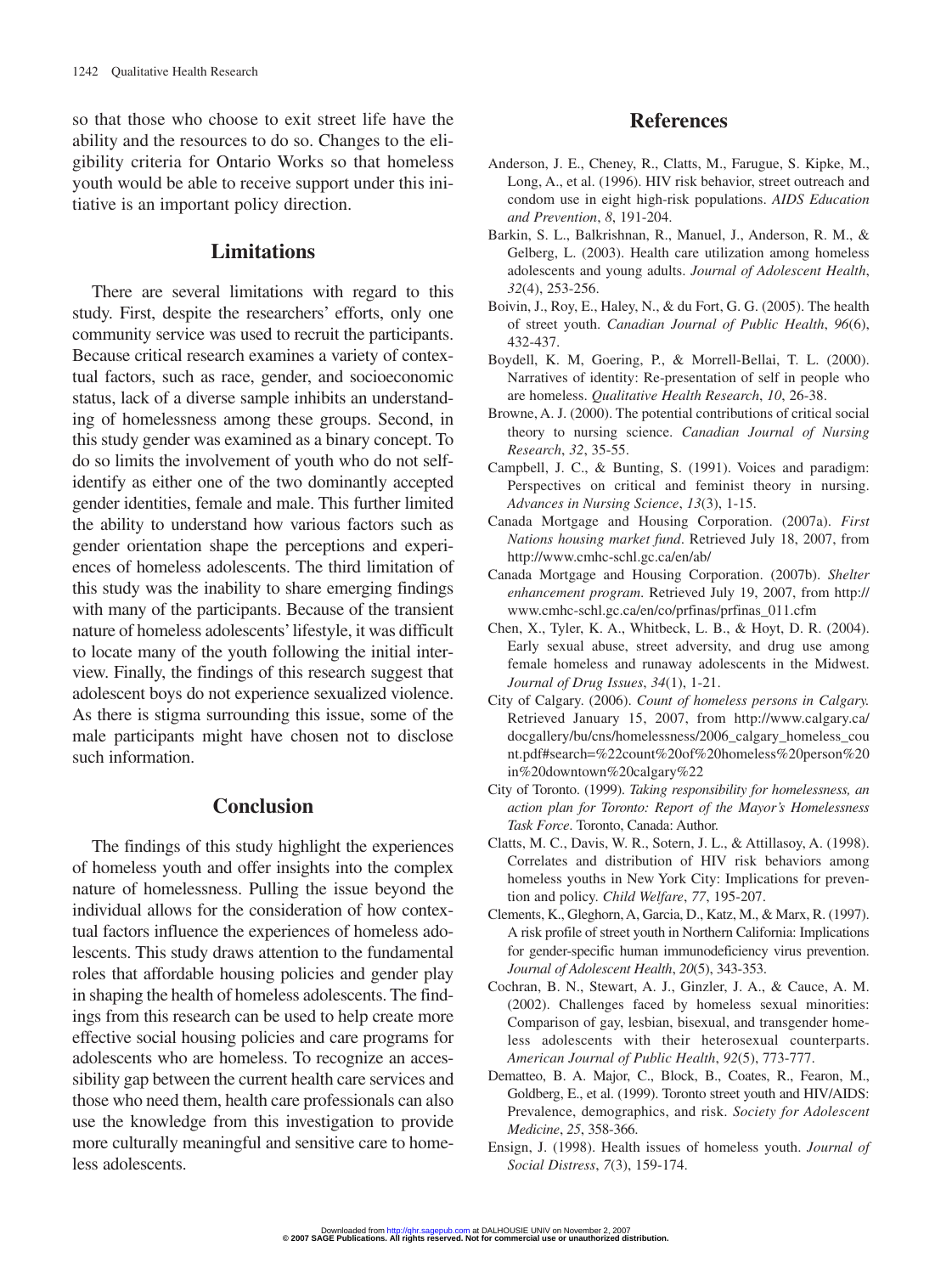- Ensign, J. (2001). "Shut up and listen": Feminist health care without of the mainstream adolescent females. *Issues in Comprehensive Pediatric Nursing*, *24*, 71-84.
- Ensign, J., & Bell, M. (2004). Illness experiences of homeless youth. *Qualitative Health Research*, *14*, 1239-1254.
- Ensign, J., & Panke, A. (2002). Barriers and bridges to care: Voices of homeless female adolescent youth in Seattle, Washington, USA. *Issues and Innovations in Nursing Practice*, *25*, 166-172.
- Federation of Canadian Municipalities. (2006). *Communique: Breaking the log-jam in affordable housing*. Retrieved March 22, 2006, from http://www.fcm.ca/english/media/press/dec12004 .html
- Fontaine, K., & Fletcher, J. (1999). *Mental health nursing.* Menlo Park, CA: Addison Wesley Longman.
- Gerber, G. M. (1997). Barriers to health care for street youth. *Journal of Adolescent Health*, *21*, 287-290.
- Government of Canada. (2004). *NHI programs: Communities taking the lead*. Retrieved March 22, 2006, from http://www .homelessness.gc.ca/initiative/p1nhiprograms\_e.asp
- Government of Ontario. (2006). *The Ministry of Community and Social Services.* Retrieved October 29, 2006, from http://www .mcss.gov.on.ca/mcss/english/pillars/social/programs/ow.htm
- Hall, J. M. (2000). Core issues for female child abuse survivors in the recovery from substance misuse. *Qualitative Health Research*, *10*, 612-631.
- Harrison, P. A., Fulkerson, A., & Beebe, T. J. (1997). Multiple substance use among adolescent physical and sexual abuse victims. *Child Abuse and Neglect*, *21*, 529-539.
- Health Canada. (2005). *The street lifestyle study*. Retrieved November 15, 2005, from http://www.hc-sc.gc.ca/ahc-asc/pubs/ drugs-drogues/street\_life\_vie\_la\_rue/index\_e.html
- Hwang, S. W. (2000). Mortality among men using homeless shelters in Toronto, Ontario. *Journal of the American Medical Association*, *283*, 2152-2157.
- Hwang, S.W. (2001). Homelessness and health. *Canadian Medical Association Journal*, *164*(2), 229-233.
- Johnson, T. P., Aschkenasy, J. R., Herbers, M. R., & Gillenwater, S. A. (1996). Self-reported risk factors for AIDS among homeless youth. *AIDS Education and Prevention*, *8*, 308-322.
- Kidd, S. A. (2004). "The walls were closing in, and we were trapped": A qualitative analysis of street youth suicide. *Youth & Society*, *36*(1), 30-55.
- Kipke, M., Simon, T. R., Montgomery, S. B, Unger, J. B., & Iversen, E. F. (1997). Homeless youth and their exposure to and involvement in violence while living on the streets. *Society for Adolescent Medicine*, *20*(5), 360-367.
- Layton, J. (2000). *Homelessness: The making and unmaking of a crisis.* Toronto, Canada: Penguin.
- Leslie, M. B., Stein, J. A., & Rotheram-Borus, M. J. (2002). Sexspecific predictors of suicidality among runaway youth. *Journal of Clinical Child and Adolescent Psychology*, *31*(1), 27-40.
- Lieblich, A., Tuval-Mashiach, R., & Zilber, T. (1998). *Narrative research: Reading, analysis and interpretation*. Thousand Oak, CA: Sage.
- Mallett, S., Rosenthal, D., & Keys, D. (2005). Young people, drug use and family conflict: Pathways into homelessness. *Journal of Adolescence*, *28*, 185-199.
- Martijn, C., & Sharpe, L. (2005). Pathways to youth homelessness. *Social Science & Medicine*, *62*, 1-12.
- Masson, N., & Lester, H. (2003). The attitudes of medical students towards homeless people: Does medical school make a difference? *Medical Education*, *37*(10), 869-872.
- Molnar, B. E., Shade, S. B., Kral, A. H., Booth, R. E., & Watters, J. K. (1998). Suicidal behaviour and sexual/physical abuse among street youth. *Child Abuse & Neglect*, *22*(3), 213-222.
- Morrell-Bellai, T., Goering, P. N., & Boydell, K. M., (2000). Becoming and remaining homeless: A qualitative investigation. *Issues in Mental Health Nursing*, *21*, 581-604.
- Nehls, N., & Sallmann, J. (2005). Women living with a history of physical and/or sexual abuse, substance abuse, and mental health problems. *Qualitative Health Research*, *15*, 365-381.
- Neysmith, S. M. (1995). Feminist methodologies: A consideration of principles and practice for research in gerontology. *Canadian Journal on Aging*, *14*(1), 100-118.
- Noell, J. W., & Ochs, L. M. (2001). Relationship of sexual orientation to substance use, suicidal ideation, suicide attempts, and other factors in a population of homeless adolescents. *Journal of Adolescent Health*, *29*, 31-36.
- O'Connell, J. J. (2004). Dying in the shadows: The challenge of providing health care for homeless people. *Canadian Medical Association Journal*, *179*(8), 1251-1252.
- O'Connor, M. L. (1998). Unsafe behaviours place street youth, especially women, at risk of HIV. *Family Planning Perspectives*, *30*(1), 50-51.
- Panter-Brick, C. (2002). Street children, human rights and public health: A critique and future directions. *Annual Review of Anthropology*, *31*, 147-171.
- Panter-Brick, C. (2004). Homelessness, poverty, and risks to health: Beyond at risk categorization of street children. *Children's Geographies*, *2*(1), 83-94.
- Paradise, M., & Cauce, A. M. (2002). Home street home: The interpersonal dimensions of adolescent homelessness. *Analyses of Social Issues and Public Policy*, *2*(1), 223-238.
- Patton, M. Q. (2002). *Qualitative research and evaluation methods* (3rd ed.)*.* London: Sage.
- Raffaelli, M., Koller, S. H., Reppold, C. T., Kuschick, M. B., Drum, F. M., Bandeira, D. R., et al. (2000). Gender differences in Brazilian street youth's family circumstance and experiences on the streets. *Child Abuse & Neglect*, *24*(11), 1431-1441.
- Reid, S., Berman, H., & Forchuk, C. (2005). Living on the streets in Canada: A feminist narrative study of girls and young women. *Issues in Comprehensive Paediatric Nursing*, *28*, 237-256.
- Rew, L., Chambers, K. B., & Kulkarni, S. (2002). Planning a sexual health promotion intervention with homeless adolescents. *Nursing Research*, *51*(3), 168-174.
- Rew, L., Taylor-Seehafer, M., & Fitzgerald, M. L. (2001). Sexual abuse, alcohol and other drug use, and suicidal behaviors in homeless adolescents. *Issues in Comprehensive Pediatric Nursing*, *24*, 225-240.
- Rhode, P., Noell, J., Ochs, L., & Seeley, J. R. (2001). Depression, suicidal ideation and STD-related risk in homeless older adolescents. *Journal of Adolescence*, *24*(4), 447-460.
- Riessman, C. K. (1993). *Narrative analysis*. London: Sage.
- Rotheram-Borus, Song, J., Gwadz, M., Lee, M., Rossem, R., & Koopman, C. (2003). Reductions in HIV risk among runaway youth. *Prevention Science*, *4*(3), 173-187.
- Roy, E., Haley, N., Leclerc, P, Sochanski, B., Boudreau, J., & Boivin, J. (2004). Mortality in a cohort of street youth in